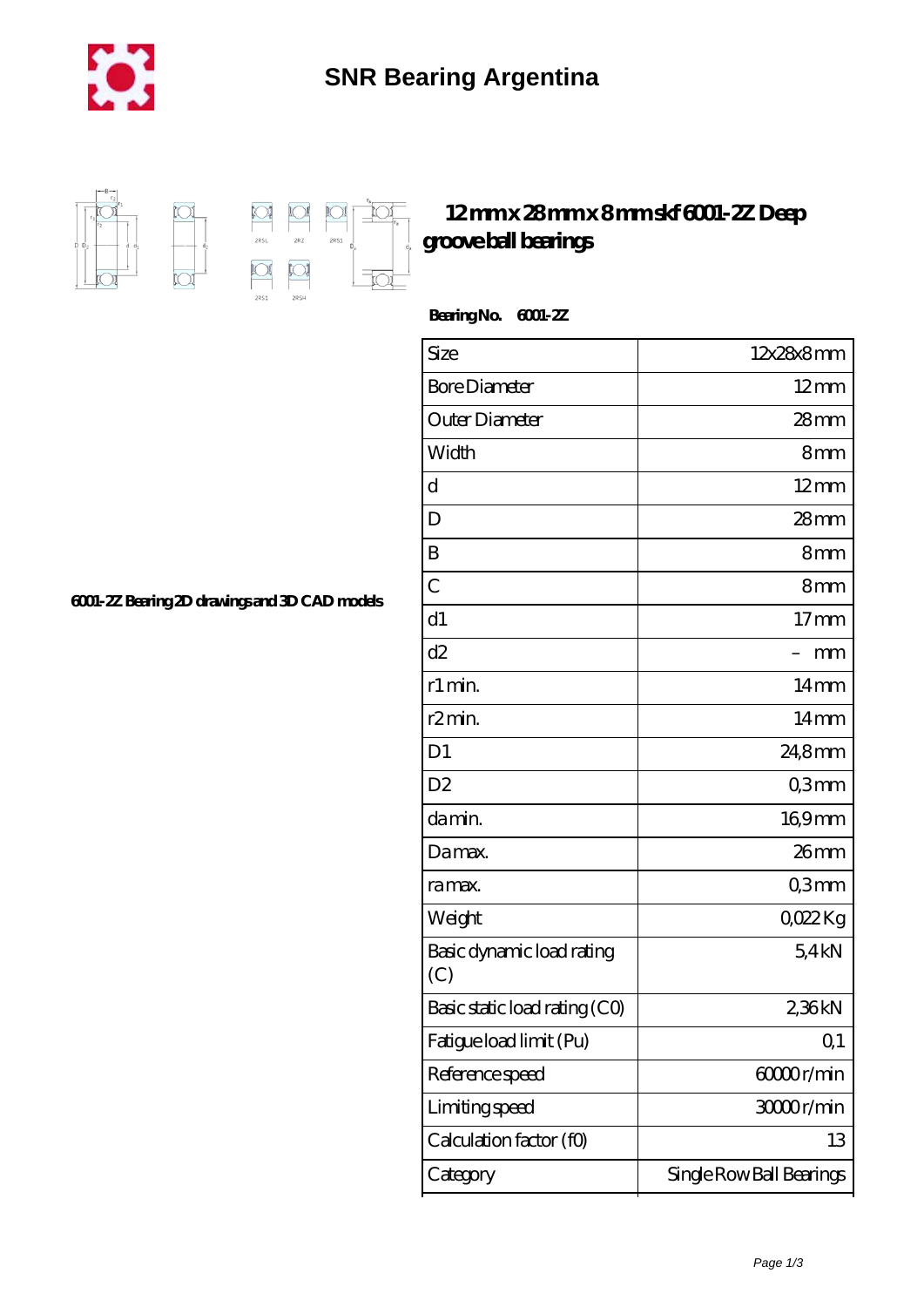

## **[SNR Bearing Argentina](https://m.chilcotinlodge.com)**

| Inventory                          | 0 <sup>0</sup>                                                                                                                                                                                                                  |
|------------------------------------|---------------------------------------------------------------------------------------------------------------------------------------------------------------------------------------------------------------------------------|
| Manufacturer Name                  | <b>SKF</b>                                                                                                                                                                                                                      |
| Minimum Buy Quantity               | N/A                                                                                                                                                                                                                             |
| Weight/Kilogram                    | 0022                                                                                                                                                                                                                            |
| Product Group                      | <b>BOO308</b>                                                                                                                                                                                                                   |
| Enclosure                          | 2 Metal Shields                                                                                                                                                                                                                 |
| Precision Class                    | ABEC 1   ISO PO                                                                                                                                                                                                                 |
| Maximum Capacity / Filling<br>Slot | No                                                                                                                                                                                                                              |
| Rolling Element                    | <b>Ball Bearing</b>                                                                                                                                                                                                             |
| Snap Ring                          | No                                                                                                                                                                                                                              |
| <b>Internal Special Features</b>   | No                                                                                                                                                                                                                              |
| Cage Material                      | Steel                                                                                                                                                                                                                           |
| Internal Clearance                 | CO-Medium                                                                                                                                                                                                                       |
| Inch - Metric                      | Metric                                                                                                                                                                                                                          |
| Long Description                   | 12MM Bore; 28MM<br>Outside Diameter; 8MM<br>Outer Race Width; 2Metal<br>Shields, Ball Bearing, ABEC<br>1   ISO PO, No Filling Slot;<br>No Snap Ring, No Internal<br>Special Features,<br>CO Medium Internal<br>Clearance; Steel |
| <b>Other Features</b>              | Deep Groove                                                                                                                                                                                                                     |
| Category                           | Single Row Ball Bearing                                                                                                                                                                                                         |
| <b>UNSPSC</b>                      | 31171504                                                                                                                                                                                                                        |
| Harmonized Tariff Code             | 8482.105068                                                                                                                                                                                                                     |
| Noun                               | Bearing                                                                                                                                                                                                                         |
| Keyword String                     | Ball                                                                                                                                                                                                                            |
| Manufacturer URL                   | http://www.skf.com                                                                                                                                                                                                              |
| Manufacturer Item Number           | 6001-2Z                                                                                                                                                                                                                         |
| Weight/LBS                         | 0053                                                                                                                                                                                                                            |
| Bore                               | Q472Inch   12Millimeter                                                                                                                                                                                                         |
| Outside Diameter                   | 1.102Inch   28 Millimeter                                                                                                                                                                                                       |
|                                    |                                                                                                                                                                                                                                 |